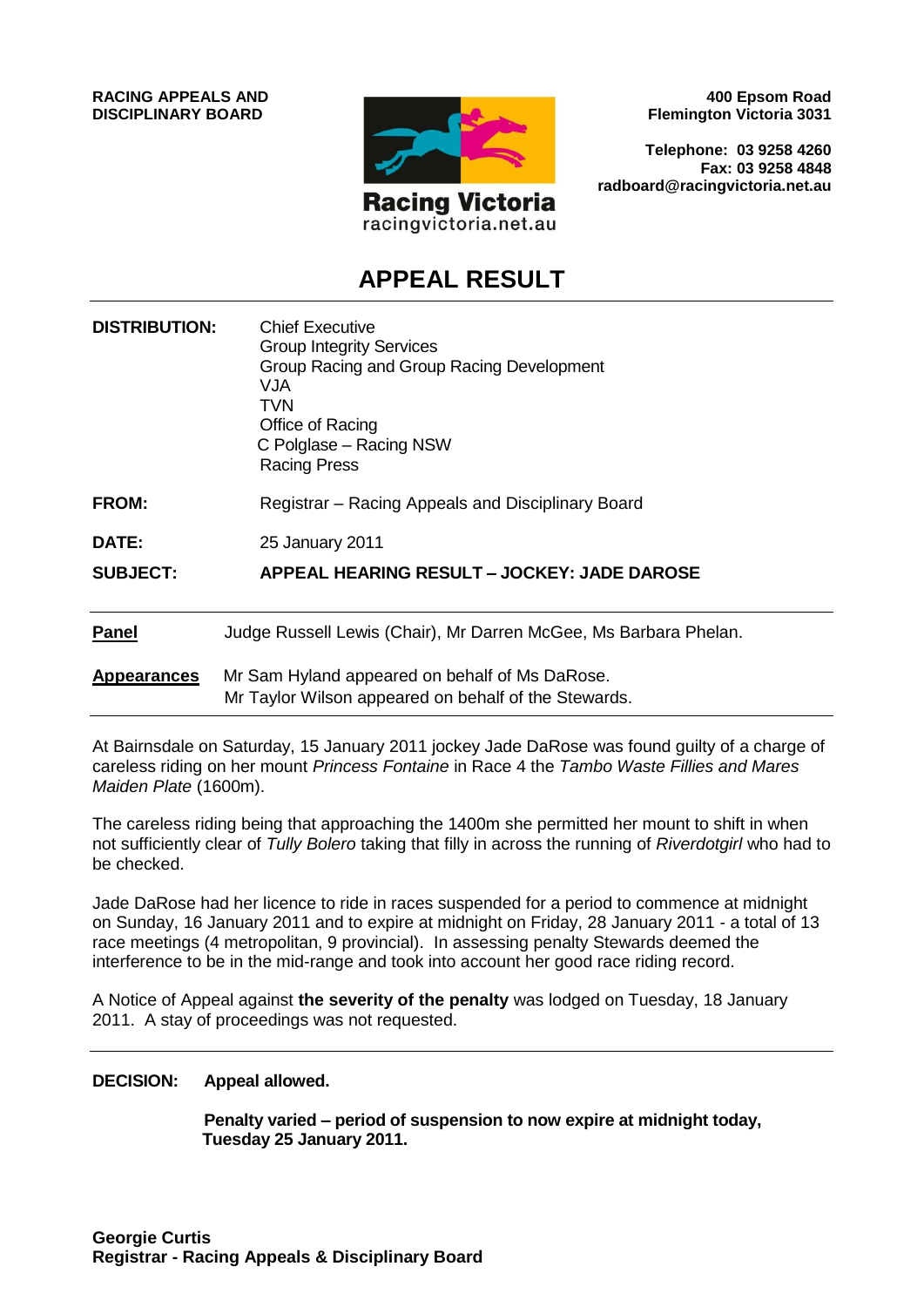# **TRANSCRIPT OF**

## **PROCEEDINGS**

### **RACING APPEALS AND DISCIPLINARY BOARD**

**HIS HONOUR JUDGE R.P.L. LEWIS, Chairman MR D. McGEE MS B. PHELAN**

### **EXTRACT OF PROCEEDINGS**

### **DECISION**

## **IN THE MATTER OF THE TAMBO WASTE FILLIES AND MARES MAIDEN PLATE OVER 1600 METRES AT BAIRNSDALE ON 15/1/11**

\_\_\_\_\_\_\_\_\_\_\_\_\_\_\_\_\_\_\_\_\_\_\_\_\_\_\_\_\_\_\_\_\_\_\_\_\_\_\_\_\_\_\_\_\_\_\_\_\_\_\_\_\_\_\_\_\_\_\_\_\_\_\_

### **JOCKEY: JADE DAROSE**

### **MELBOURNE**

### **TUESDAY, 25 JANUARY 2011**

MR T. WILSON appeared on behalf of the RVL Stewards

MR S. HYLAND appeared on behalf of the Appellant